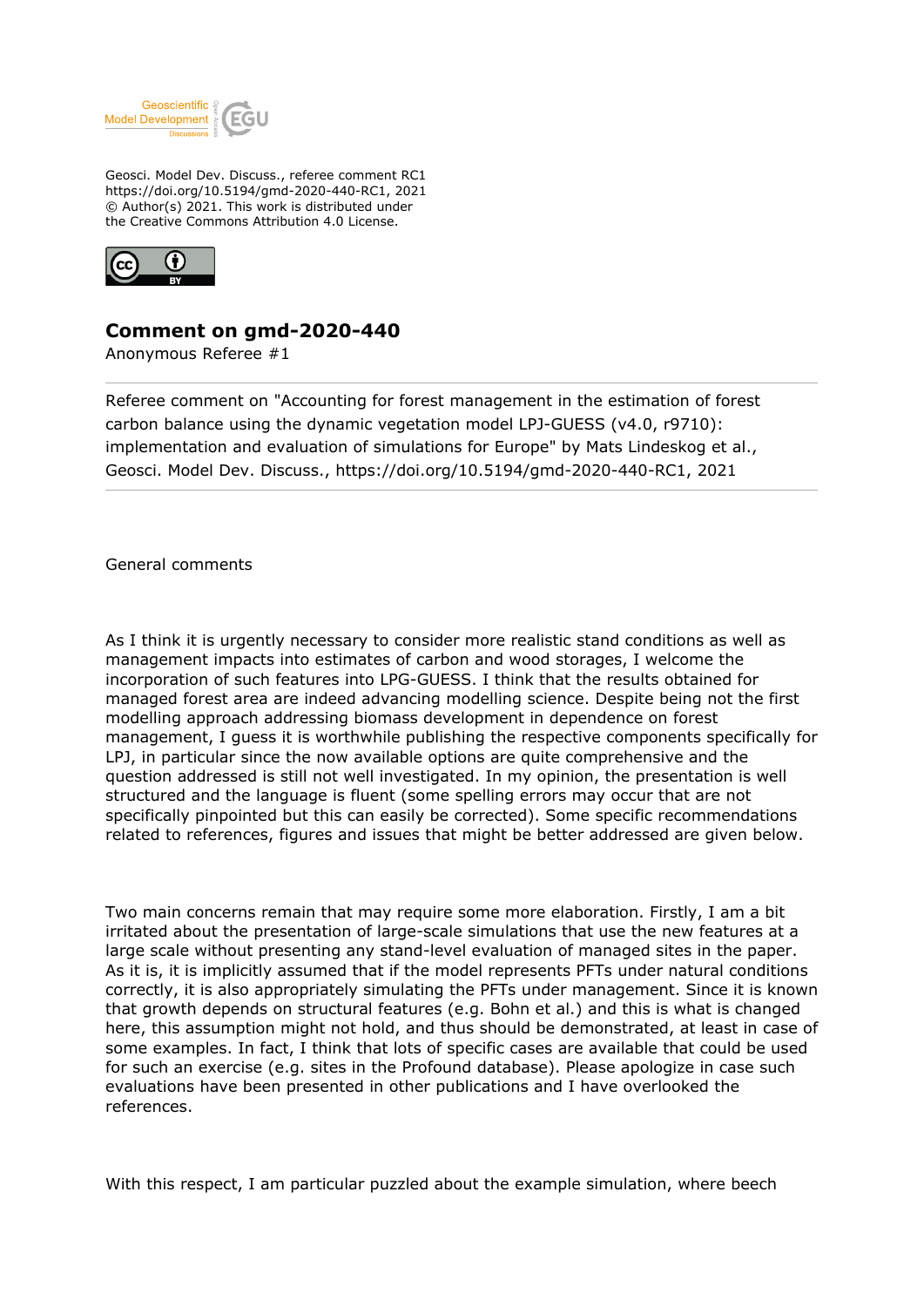seems to perform the superior growth relative to spruce in the PNV (for the first 100 years) as well as (and particularly in) all managed forest options. This seems to be counter-intuitive to what I would expect for a site in southern Sweden (see e.g. Bolte et al. 2010), although I am aware of only one extensive biomass study which gives almost the same biomass/production values for both species in this area (Nihlgard 1972). However, although the particular conditions seem to be more representative to Poland than to Sweden (see e.g. Jagodizinki et al. 2020), I might misjudge the growth and will happily accept if I am proven wrong. In any case, I think that particularly (the) illustrating example(s) need some data or references that support their realism.

Second, it is unclear why old forests (one third of the area) are considered as PNV despite it is acknowledged by the authors that this leads to a simulated species composition widely divergent from the actual forests. It also leads to total forest estimates of carbon in the different compartments that are heavily influenced from this (unrealistic?) assumption. I guess that considering even a species composition from coarse data as is available from literature would largely decrease uncertainties related to the inventory as it is now.

Specific comments

L17/18: How is the underestimation of carbon sink explained if stock and net growth is fairly well met?

L29: Morin et al. 2017 not in ref. Do you mean Morin et al. 2018?

L41: Are the Pan et al. data really providing below- and aboveground carbon stocks for Europe? The numbers given here don't seem to match the same values indicated for the same source in Table 2. Estimates from other sources seem to be also far different as e.g. app. 5/5 (Liski et al.), 9/14 (Goodale et al.), and 9/8 PgC (Pilli et al.). Please check. Consider to introduce the given references into Table 2-4 if appropriate.

L69ff: It is not clear, what are newly developed features that justify this publication and what are features that are only described in order to understand the scenarios modelled. Please rephrase and better indicate the expected benefit of the model improvement. (In other words: clarify the objective.)

L76ff: What is (are) the timestep(s) of the model?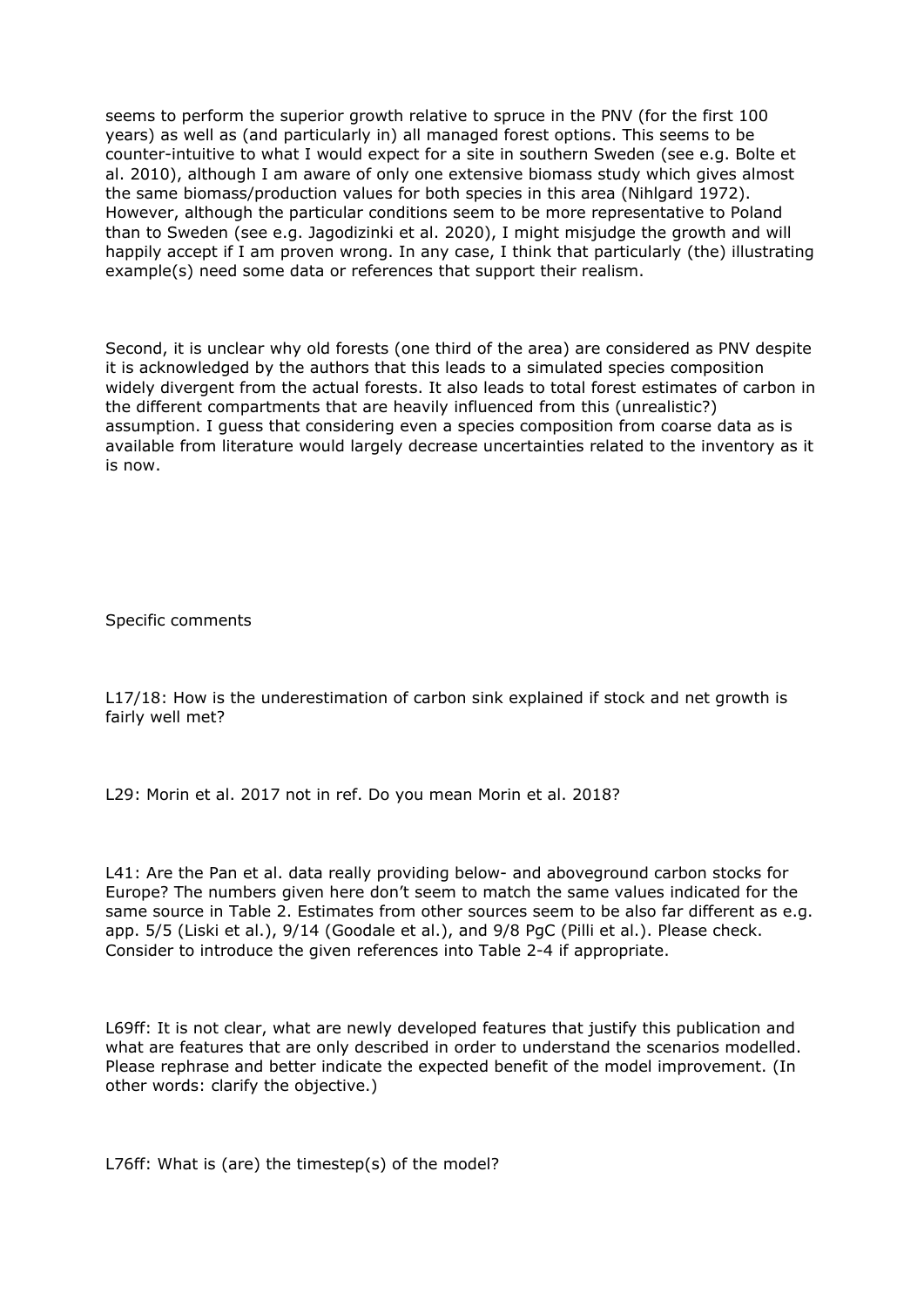L132ff: For the within-patch mixture of Fig.4a, the 60/40 ratio refers to while for the among-stand-types mixture of Fig. 4b the 60/40 ratio refers to groundcover area. I think that this should be indicated when presenting the different options.

L163: define LUH2

L192/Tab. 1: consider changing 'N fertilization' to 'N fertilization/deposition' since the continuous kind of application looks more similar to a deposition regime (and is more likely to happen anyway).

L205/Fig. 5: This is a nice presentation indicating the potential options that can be selected. However, I wonder what happens, if 'old' would be selected together with 'small' or vice versa in the thinning rule options? What would happen? Wouldn't be a preference 'from above' or 'from below' be more suitable? What effect does this have on the simulation if biomass is taken e.g. preferentially from larger trees? I guess that the effect would depend on underlying assumptions about the biomass in different size groups – what are these assumptions?

L215ff: I am a bit unhappy with the unit 'densmax' being trees per ha since it implies that the stand is harvested after a certain number of trees has reached. However, the number is actually not defined and can be very different dependent on the diameter distribution. Densmax thus is an arbitrary density value in 1/m2 or similar unit. Similarly, I guess that 'dens' is also not indicating real tree numbers.

L232/233: As indicated in Tab. 1, irrigation seems to simply bypass drought stress. Here it is said that you actually calculate the (minimum) amount of water that is necessary to do this. Is this true? Check and homogenize.

L308: harvested volume was calculated from 'killed vegetation carbon'? consider rewording.

L311: What does 'reductions in wood products and residuals' mean? Do you mean 'due to' instead of 'in'? Consider that the argument is repeated a couple of lines later.

L330-332: irritating punctuation (needs ":" after forest, and "," after pubescens)

L486: The simulations are initialized and driven by the given information but not 'constrained', correct? The word would be correct, if repeated inventory data would be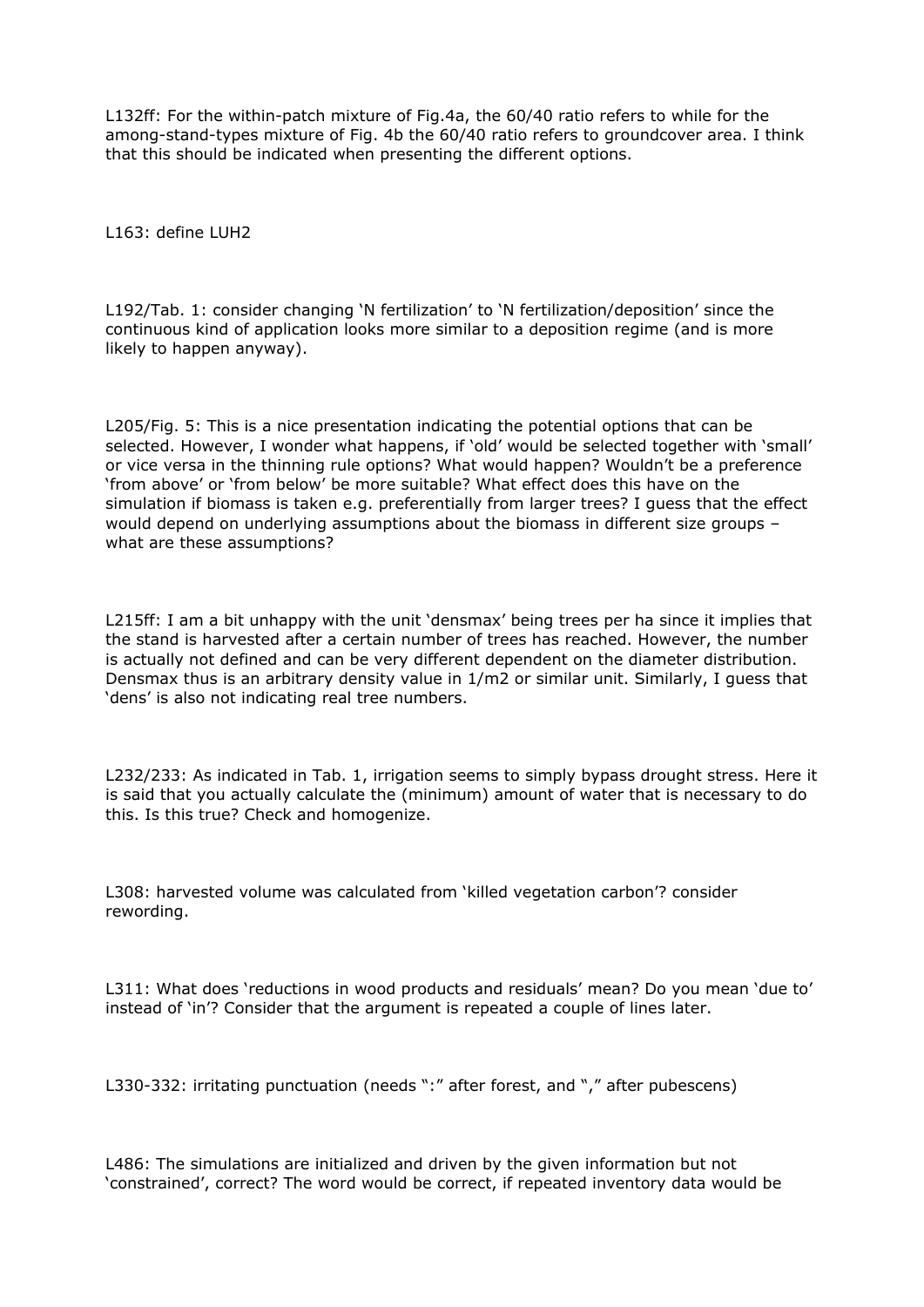used to parameterize or adjust the simulations which I think has not been done.

L494: As I take it, there are no observations but only estimates of 'mean growing stock' that are based on different information, sometimes on rather inhomogeneous sources, correct?

L526: You mean that the NPP decline that ORCHIDEE simulates is not simulated by LPJ, which might have various reasons that are caused by the model structure and processes. You don't mean that the decline is a function as such that is 'included' or not 'included', correct? Could such a decline be related to nutrient depletion? How is the effect of nutrient export – that is a main concern of a sustainable management – considered anyway? I think it should at least be part of the discussion (see e.g. Parolari and Porporato; Sverdrup et al.)

L645: I don't see the usefulness of this plot. The development of stand density in dependence on automated or self-thinning seems to be the same for all countries as is not surprising since it is treated with the same functions. So what would you like to show here?

## Mentioned references

Bohn, F.J., May, F. and Huth, A. 2018 Species composition and forest structure explain the temperature sensitivity patterns of productivity in temperate forests. *Biogeosciences*, **15** (6), 1795-1813.

Bolte, A., Hilbrig, L., Grundmann, B., Kampf, F., Brunet, J. and Roloff, A. 2010 Climate change impacts on stand structure and competitive interactions in a southern Swedish spruce-beech forest. *Eur. J. Forest Res.*, **129** (3), 261-276.

Ciais, P., Schelhaas, M.J., Zaehle, S., Piao, S.L., Cescatti, A., Liski, J. *et al.* 2008 Carbon accumulation in European forests. *Nature Geosci.*, **1** (7), 425-429.

Goodale, C.L., Apps, M.J., Birdsey, R.A., Field, C.B., Heath, L.S., Houghton, R.A. *et al.* 2002 Forest Carbon Sinks in the Northern Hemisphere. *Ecological Applications*, **12** (3), 891-899.